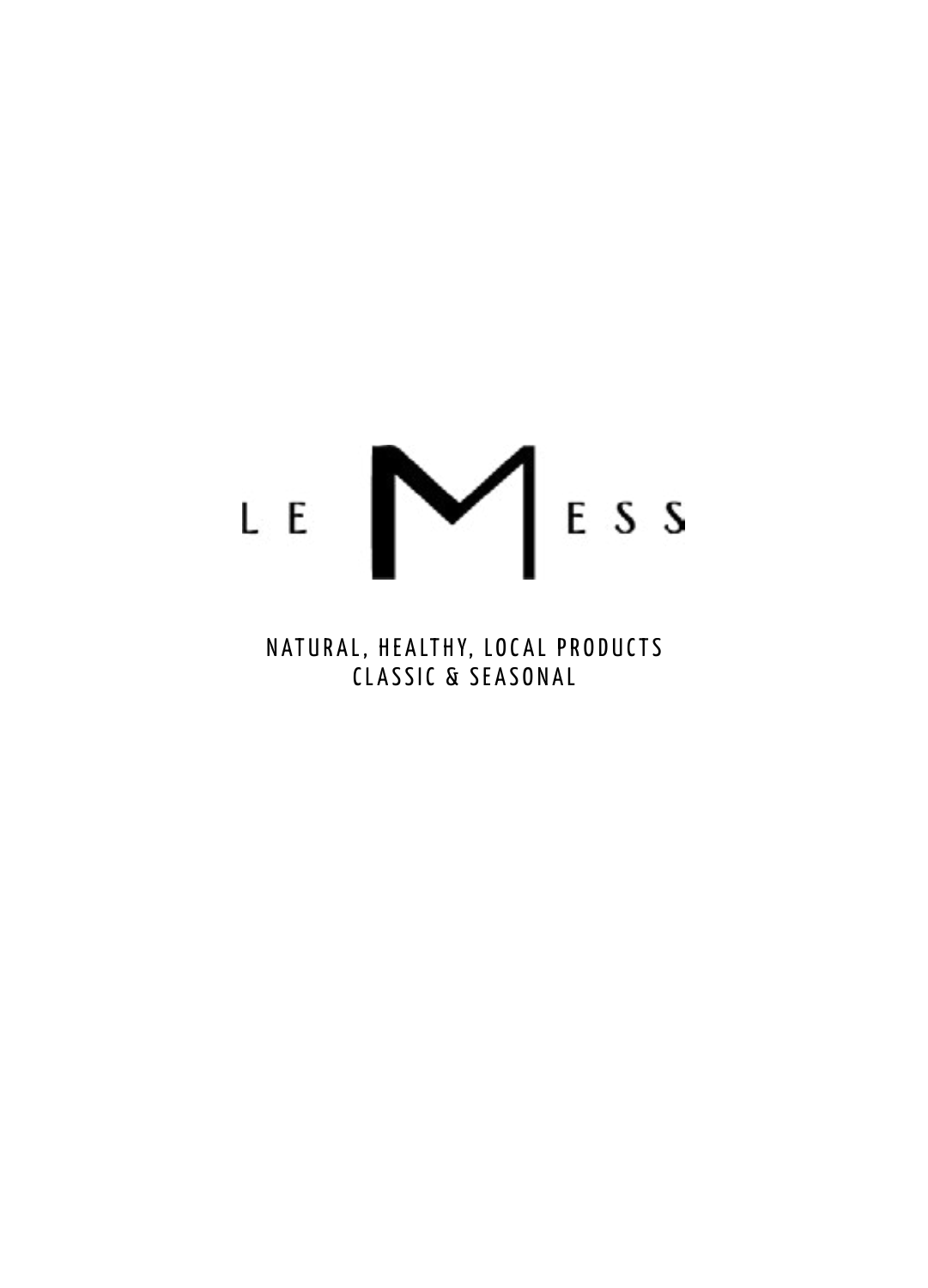# OUR LOCAL & SUSTAINABLE PRODUCERS



#### PERMAFUNGI

PERMA FUNGI is a cooperative with a social purpose that grows delicious oyster mushrooms and chicory in the cellars of Tour & Taxis, using recycled coffee grounds.



#### GRAINES DE CURIEUX

Fresh, local and Belgian! Graines de Curieux is the brand name for products from Belgian sustainable agriculture by the company Land, Farm & Men. Our flagship product at Graine de Curieux is the delicious quinoa made in Belgium.



#### INTERBIO

A group of local, seasonal, sustainable fruit and vegetable producers distributed by Restofrais.



#### URBI LEAF

URBI LEAF is an urban farm in a cellar dedicated to the cultivation of micro-sprouts. Super small plants with great nutritional qualities, grown just a stone's throw from our homes, available in all seasons & with a low ecological footprint.



#### BIGH

The Brussels Aquaponics Farm produces high quality, super-fresh & healthy products distributed across the in Brussels region. We cultivate aromatic herbs, fruits, vegetables & fish.



#### SMILE KOMBUCHA

Kombucha is a delicious fermented beverage produced by fermenting tea with a culture of bacteria & yeast. The result is a refreshing and healthy drink combining the virtues of tea antioxydants with the organic acids & probiotics of raw fermentation.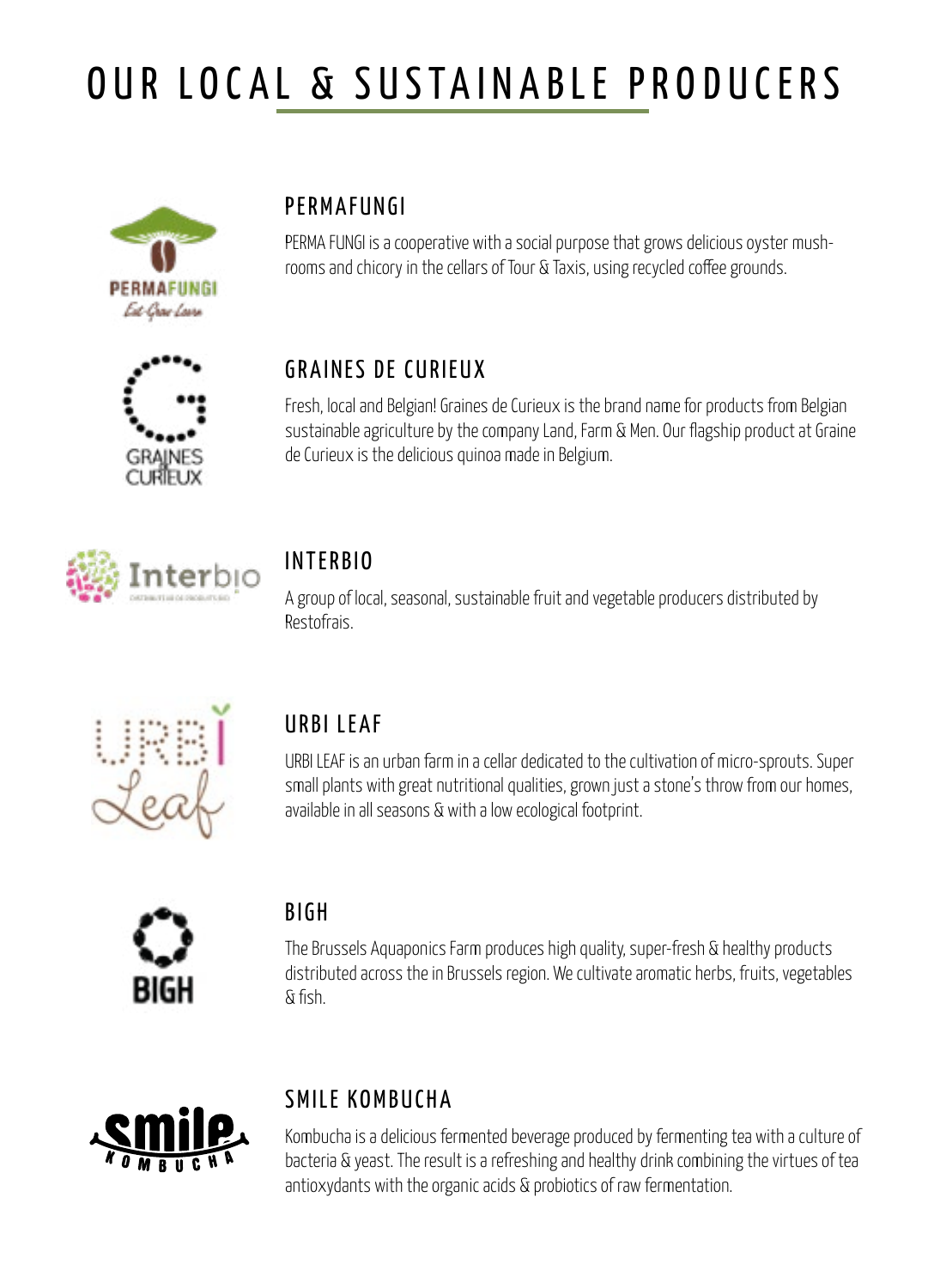

# CHÈVRERIE DU CADEAU

Alain & Chantal live in Pont-à-Celles. They started their farm in 2008 with the help of their sons. Today they work with 100 goats & a dozen cows who help them make their delicious & local cheese.



#### CHAMBELLAND

Our breads are organic, naturally gluten-free, fermented with natural yeast & made with rice and buckwheat flours.



## KEFIR EAU VERTUEUSE

The ingredients of this Belgian Kefir are all organic: water, lemons and kefir grains that are fermented, beet sugar, figs & dates.



## DOMAINE LA FALIZE

Domaine La Falize has been an active farm for many years. From its conversion to organic farming 20 years ago, its activities have been accompanied by a desire to protect biodiversity.



#### ECLO

We produce organic mushrooms & young herbs in the centre of Brussels.



# BRASSERIE DE LA SENNE

Brasserie de la Senne is at the origins of the 'new wave' of craft beer in Brussels.



#### MANO MANO

The unique flavour of this coffee is the fruit of a global approach, which respects both humans and the environment. Hand in hand for a fair future.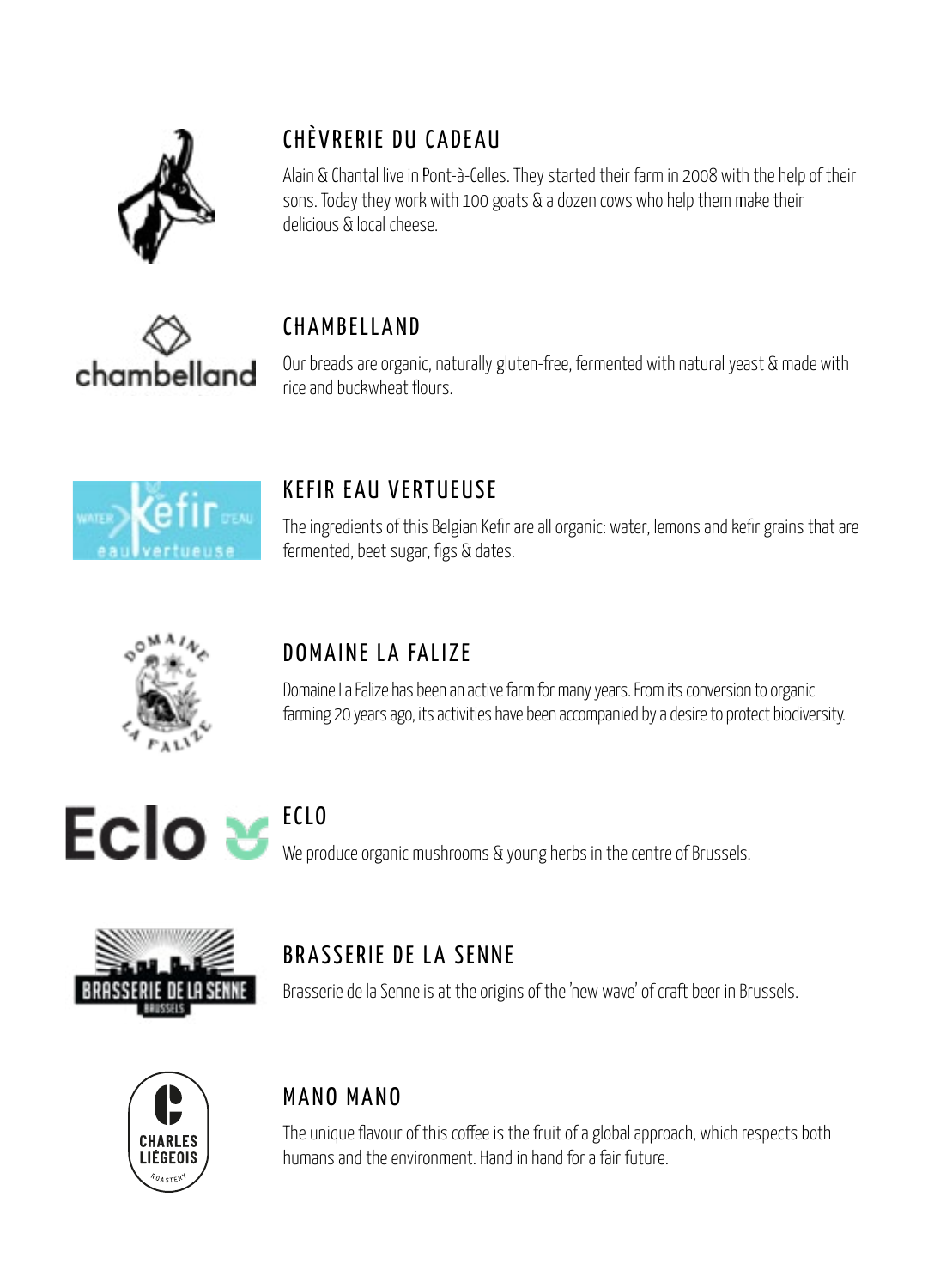# DRINKS

# **SOFTS**

| 4 |
|---|
| 3 |
| 4 |
| 3 |
| 3 |
|   |
|   |

## HEALTHY DRINKS

| Biodynamic juice Apple - carrot - lemon - ginger         |     |
|----------------------------------------------------------|-----|
| Apple juice Local, naturel                               | 3.5 |
| Squeezed Orange juice                                    | 5   |
| Big Tom Spiced tomato juice                              |     |
| Kefir "Eau vertueuse" Fermented fruity water (sparkling) | 5.  |
| " Kombucha "Smile" Fermented tea                         | 5   |

## COCKTAILS

| Gin Pomelo Tonic, grapefruit, ginger, basil         | 12 |
|-----------------------------------------------------|----|
| Hendrick's Gin Cucumber & Tonic                     | 12 |
| Copperhead Gin Orange zest, coriander & Tonic       | 15 |
| Mojito Fresh mint, lime, sugar, white rum           | 10 |
| NUMAJO Elderberry syrup, lime, fresh mint, prosecco | 10 |
| Bloody Mary                                         | 10 |
| Aperol Spritz / Select Spritz                       | 10 |
| Vodka Apple                                         | 10 |
| Virgin Mojito                                       | 8  |
| Virgin Pomelo                                       | 10 |
|                                                     |    |

#### BEERS

| Vedett Blond or white | 3.5 |
|-----------------------|-----|
| Duvel                 | 4.5 |
| Maredsous Blond       | 4   |
| ¶∙ Taras boulba       | 4   |
| <b>W</b> Zinnebier    | 4   |
| Carlsberg zero        |     |
|                       |     |

#### **SPARKLING**

| Royal de Jarras - Blanc de Blancs Glass  | n  |
|------------------------------------------|----|
| Royal de Jarras - Blanc de Blancs Bottle | 35 |
| Champagne Heidsieck Monopole Glass       | 10 |
| Champagne Heidsieck Monopole Bottle      | 65 |
| Pommery Brut Royal Bottle                | 89 |

#### APERITIF

| Bellini                          |    |
|----------------------------------|----|
| Kir White wine                   |    |
| Kir Royal Champagne              | 10 |
| Campari                          | 8  |
| Ricard                           |    |
| Picon nature, white wine or beer | 8  |
| Martini Rosso or Blanco          | 6  |
| Pineau des Charentes             | հ  |
| Sherry blanc                     | հ  |
| Porto red or white               |    |

## RED - GLASS

| 5.5      |
|----------|
| $\prime$ |
| 7.5      |
| 7.5      |
|          |

#### WHITE - GLASS

| · Château Mémoires Sauvignon | 5.5 |
|------------------------------|-----|
| Caldora Chardonnay           | 5.5 |
| Argile à Silex Pouilly Fumé  | 10  |
| Galinette Provence           |     |

## ROSE - GLASS

| Pomponette Provence |  |
|---------------------|--|
|                     |  |
|                     |  |
|                     |  |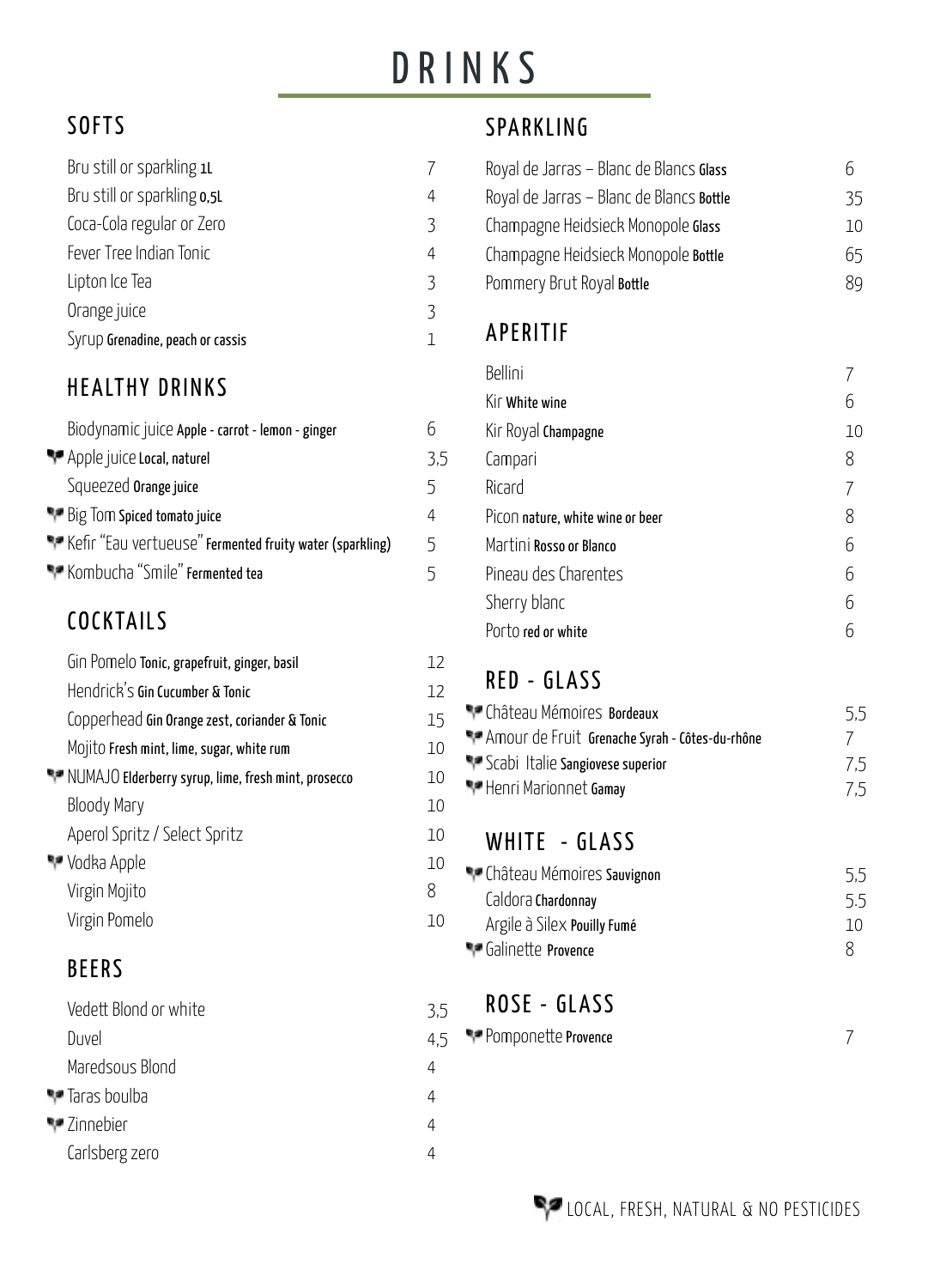# WINES

| <b>RED</b>                                                                                      | 50CL |    | BOTTLE WHITE                                                                       | 50CL | <b>BOTTLE</b> |
|-------------------------------------------------------------------------------------------------|------|----|------------------------------------------------------------------------------------|------|---------------|
| HAUT DE BELLOC 2020 - Pays d'Oc<br>Grenache - Syrah - Merlot                                    |      | 22 | HAUT DE BELLOC 2020 - Pays d'Oc<br>Vermentino Sauvignon                            |      | 22            |
| CHÂTEAU PATACHE D'AUX 2016 - Médoc<br>Cabernet Sauvignon - Merlot                               |      | 45 | CALDORA 2021<br>Terre di Chieti IGP - Chardonnay                                   | 19   | 28            |
| <b>**</b> CHÂTEAU MEMOIRES 2019 - Bordeaux<br>Cabernet Sauvignon - Merlot                       | 19   | 28 | CHÂTEAU MEMOIRES 2020 - Bordeaux<br>Sauvignon                                      | 19   | 28            |
| * COLOMBE DE PEYROU 2020 - Bordeaux Castillon<br>Merlot - Cabernet Franc                        |      | 38 | SANCERRE « Le Chemin de Marloups »<br>Sauvignon                                    |      | 42            |
| MONTPLAISIR 2017 - Pays d'Oc sans sulfites<br>Carignan - Merlot - Mourvèdre                     |      | 39 | POUILLY FUME « Argile à Silex » 2020<br>Sauvignon                                  | 34   | 49            |
| Nº H. MARIONNET 2020 « Première Vendange »<br>Gamay vinification naturelle & sans sulfites      | -26  | 38 | KLUISBERG 2020 - Hageland<br>Pinot gris                                            |      | 39            |
| PINOT NOIR - F. Engel 2020 - Alsace<br>Pinot noir - servi frais                                 |      | 37 | GALINETTE 2020 - Coteaux d'Aix<br>Domaine de Sulauze - Grenache - Ugni - Clairette |      | 39            |
| MAMOUR DE FRUIT 2019 - Méditérranée<br>Grenache - Syrah - Cinsault - Carignann - Côtes-du-rhône | 23   | 33 | POUILLY FUISSE 2018 - Dominique Cornin<br>Chardonnay                               |      | 49            |
| <b>WINGENIUM 2020 - Rioja</b><br>Grenache nature et sans sulfite                                |      | 38 | <b>ROSE</b>                                                                        | 50cl | Bottle        |
| PP DOMINIO DE LAERTES 2018/19 - Rioja<br>Tempranillo - Graciano                                 |      | 35 | POMPONETTE 2020 - Coteaux d'Aix                                                    | 26   | 38            |
| SCABI 2019 - San Valentino<br>Sangiovese Superiore                                              | 26   | 38 | Dom. de Sulauze - Grenache - Syrah - Cinsault                                      |      |               |
| LES DERNIERES TERRES 2019<br>Vaucluse AOC - Dom. des Davids (Syrah - Merlot - Cab Franc)        |      | 38 |                                                                                    |      |               |
| CHÂTEAU PETIT BOCQ 2017<br>2017 Merlot Cabernet Petit Verdot                                    |      | 59 |                                                                                    |      |               |
| AD FRANCOS 2011 - Francs Côtes de Bordeaux<br>Merlot Culture raisonnée                          |      | 65 |                                                                                    |      |               |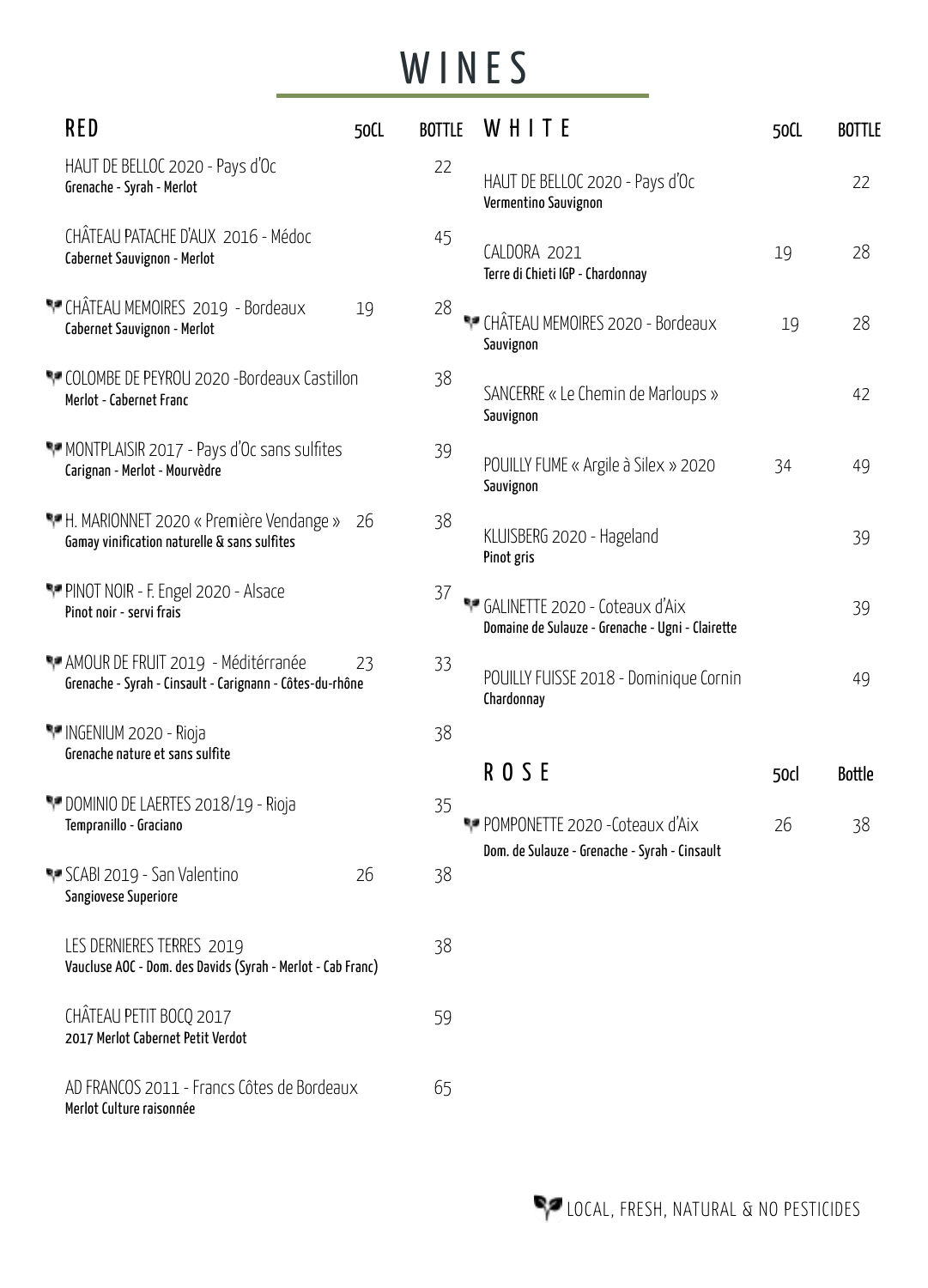# **STARTERS**

## APPETIZERS

| Mini old Brugge cheese croquettes |    |
|-----------------------------------|----|
| Mini shrimp croquettes            |    |
| Shredded Serrano ham              | 10 |

# ARTISANAL CROQUETTES

| Croquettes artisanales aux crevettes grises<br>Artisanale grijze garnaalkroketten<br>Handmade grey shrimps croquettes               | 16 |
|-------------------------------------------------------------------------------------------------------------------------------------|----|
| Croquettes artisanales au Vieux Bruges et truffe<br>Kaaskroketten met Oude Brugge en truffel<br>Vieux Bruges and truffle croquettes | 14 |
| DUO de croquettes aux crevettes grises<br>& Vieux Bruges et truffe                                                                  | 15 |
| DUO grijze garnalen en Oud Brugge-truffel kroketten<br>DUO of grey shrimp croquette and Vieux Bruges and truffle<br>croquette       |    |

#### FISH

PP Ceviche de truite saumonée de BIGH, feuille de capucine, 16 parfum de yuzu

Ceviche van BIGH-zalmforel, blaadjes van Oost-Indisch kers, yuzu-aroma

BIGH salmon trout ceviche, Indian cress leaves, yuzu aroma

Salade de crevettes grises, tomates, chicons, ciboulette 18 & cressonnette

Salade van grijze garnalen, tomaat, witloof, tuinkers Grey shrimp salad, tomato, chicory, cress

**T** Tartare de maatjes, pomme verte, haricots & jeunes oignons 16 Maatjestartaar, groene appel, boontjes en lente-ui Herring tartare, green apple, beans and spring onion

#### VEGGIE

| N       | Fleur de courgette, ricotta confite, tombée de tomates cerises<br>15<br>Courgettebloem, gekonfijte ricotta, sausje van kerstomaat<br>Courgette flower, ricotta confit, cherry tomato sauce                                                                                                        |  |
|---------|---------------------------------------------------------------------------------------------------------------------------------------------------------------------------------------------------------------------------------------------------------------------------------------------------|--|
|         | Millefeuille tomates et aubergines, poivrons doux<br>14<br>Millefeuille van tomaat en aubergine, zoete paprika<br>Tomato and aubergine millefeuille, sweet paprika                                                                                                                                |  |
| 6       | Tartare de betteraves, pickles d'oignons rouge,<br>13<br>piment d'Espelette<br>Tartaar van rode biet, pickles van rode ui, Espelettepeper                                                                                                                                                         |  |
| 4       | Red beetroot tartare, red onion pickles, Espelette pepper                                                                                                                                                                                                                                         |  |
|         | Frites, frietjes, french fries - Piment d'Espelette<br>3                                                                                                                                                                                                                                          |  |
|         | <b>MEAT</b>                                                                                                                                                                                                                                                                                       |  |
| e       | * Fines tranches de bœuf mariné, champignons de Bruxelles<br>"Eclo", pickles d'oignons rouges<br>16<br>Fijne sneden van gemarineerd rundsvlees, kleine Brusselse<br>paddenstoelen van Eclo, pickles van rode ui<br>Fine slices of marinated beef, Brussels mushrooms "Eclo",<br>red onion pickles |  |
| 6<br>ne | Vitello tonnato façon millefeuille de veau, sucrine,<br>16<br>tomates confites<br>Vitello tonnato met millefeuille van kalfsvlees, little gem,<br>gekonfijte tomaat                                                                                                                               |  |

Vitello tonnato with veal millefeuille, little gem, candied tomato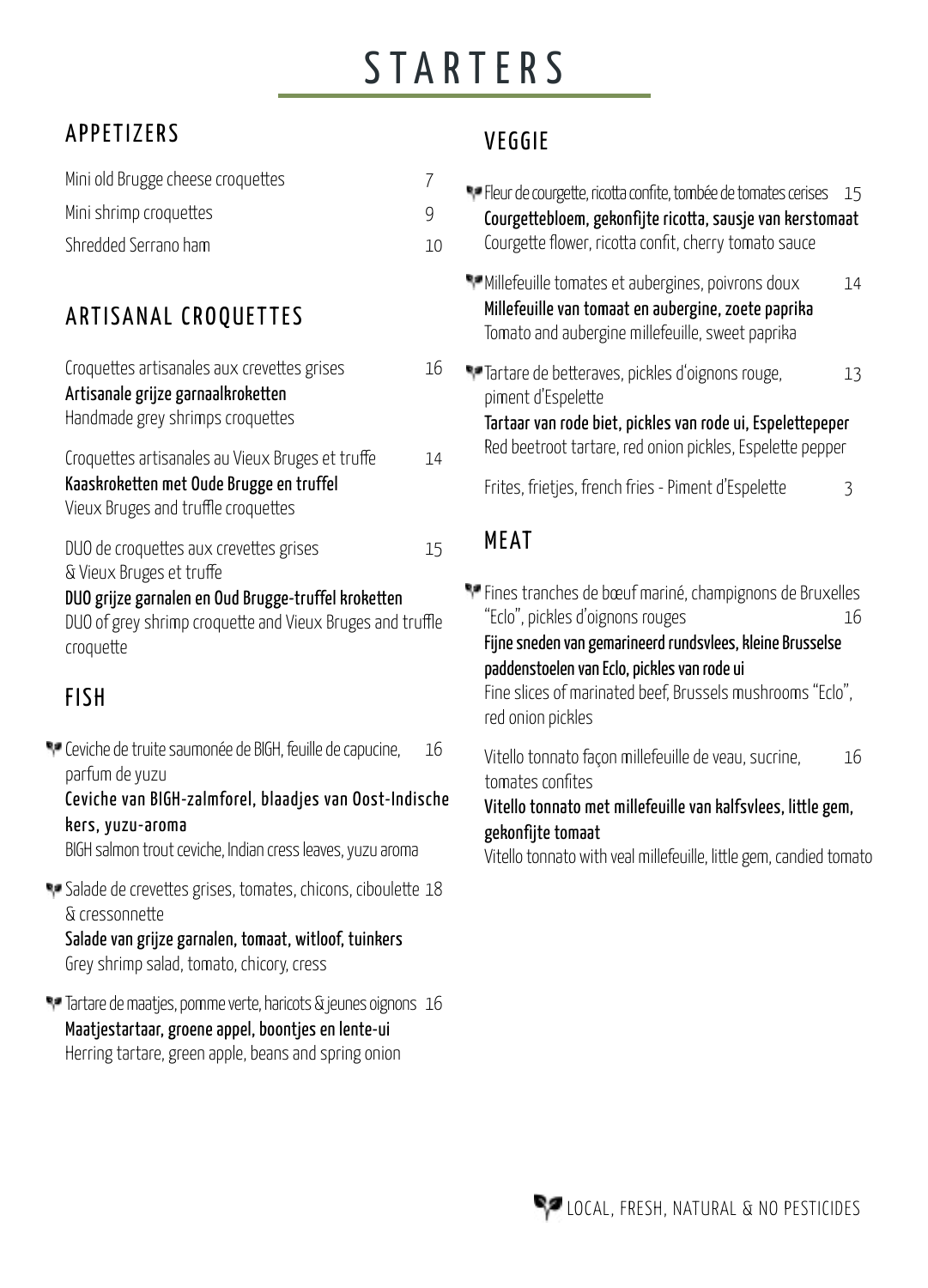# MAIN COURSES

#### FISH

|  | гіэп                                                                                                                                                                                                                               |                                                            | MEAI                                                                                                      |  |
|--|------------------------------------------------------------------------------------------------------------------------------------------------------------------------------------------------------------------------------------|------------------------------------------------------------|-----------------------------------------------------------------------------------------------------------|--|
|  | Truite saumonée de Bruxelles BIGH, tian de courgettes, 26<br>huile vierge<br>Brusselse BIGH-zalmforel, tian van courgette, extra vierge<br>olijfolie<br>Brussels BIGH salmon trout, courgette tian, extra virgin olive<br>oil      |                                                            | Tagliata de vea<br>ERENGII de Brux<br>Tagliata van ka<br>erengii-oesterz<br>Veal tagliata, au<br>mushroom |  |
|  | Fish and chips de plie de la Mer du Nord, thym,<br>sauce tartare, herbes fraîches<br>Fish & chips van pladijs uit de Noordzee, tijm, tartaarsaus, verse kruiden<br>North Sea plaice fish & chips, thyme, tartar sauce, fresh herbs | 24                                                         | <b>W</b> Coucou de Malir<br>et thym frais, s<br>Mechelse koek<br>met verse tijm,                          |  |
|  | Duo de solettes meunières de la mer du Nord<br>Zeetong meunière uit de Noordzee                                                                                                                                                    | 27                                                         | Slow-cooked M<br>& lemon                                                                                  |  |
|  | Duo of solettes 'meunière'<br>Dorade grillée, chapelure à l'estragon, émulsion<br>tomates cerises et origan                                                                                                                        | 25                                                         | Ris de veau gril<br>Gegrilde kalfsz<br>Grilled veal swe                                                   |  |
|  | Gegrilde goudbrasem, dragonkorstje, emulsie van kerstomaat<br>& oregano<br>Grilled gilthead sea bream, tarragon crust, cherry tomato and<br>oregano emulsion                                                                       | « Le Classic » file<br>« De Klassieke »<br>« The Classic » |                                                                                                           |  |
|  | Salade de crevettes grises, chicons, ciboulette & cressonnette 26<br>Salade van grijze garnalen, witloof & tuinkers                                                                                                                | Filet américain<br>Vers gehakte t<br>Italian-style An      |                                                                                                           |  |
|  | Grey shrimp salad, chicory, chives & cress<br><b>VEGGIE</b>                                                                                                                                                                        |                                                            | *Filet pur de be<br>$*$ Gegrilde filet<br>*Grilled Angus                                                  |  |
|  | Risotto de quinoa Graine de curieux, petits légumes, coco curry 19<br>Quinoarisotto 'Graines de Curieux', minigroenten, kokoscurry<br>Graines de Curieux quinoa risotto, mini vegetables, coconut curry                            |                                                            | *Entrecôte de l<br>*Gegrilde Ang                                                                          |  |

Raviole fraîche, pousse d'épinards et chèvre fermier, 19 artichaut, basilic parmesan Verse ravioli, spinaziescheuten, verse geitenkaas, artisjok, basilicum, parmezaan Fresh ravioli, spinach shoots, fresh goat cheese, artichoke, basil, parmesan

#### MEAT

| Tagliata de veau, caviar d'aubergine, champignons<br><b>ERENGII de Bruxelles</b>                                                                                                                                                                          | 26 |
|-----------------------------------------------------------------------------------------------------------------------------------------------------------------------------------------------------------------------------------------------------------|----|
| Tagliata van kalfsvlees, kaviaar van aubergine, Brusselse<br>erengii-oesterzwam<br>Veal tagliata, aubergine caviar, Brussels erengii oyster<br>mushroom                                                                                                   |    |
| Coucou de Malines cuit basse t°, pommes grenailles<br>et thym frais, sauge et citron<br>Mechelse koekoek op lage temperatuur gegaard, krieltjes<br>met verse tijm, salie en citroen<br>Slow-cooked Maline hen, potatoes with fresh thyme, sage<br>& lemon | 24 |
| Ris de veau grillés, légumes verts, béarnaise légère<br>Gegrilde kalfszwezerik, groene groenten, lichte béarnaise<br>Grilled veal sweetbreads, greens, light bearnaise                                                                                    | 38 |
| « Le Classic » filet américain Angus avec huiles aromatiques<br>« De Klassieke » Angus rundstartaar met gearomatiseerde olie<br>« The Classic » Angus beef tartare with aromatic oil                                                                      | 21 |
| Filet américain Angus à l'italienne<br>Vers gehakte tartaar van Angus rund op Italiaanse wijze<br>Italian-style Angus beef tartare                                                                                                                        | 21 |
| *Filet pur de boeuf Angus grillé<br>$*$ Gegrilde filet van Angus rundvlees<br>*Grilled Angus beef fillet                                                                                                                                                  | 33 |
| *Entrecôte de boeuf Angus grillée<br>*Gegrilde Angus entrecôte<br>*Angus beef tenderloin                                                                                                                                                                  | 29 |
|                                                                                                                                                                                                                                                           |    |



\*Toutes nos viandes de bœuf sont sélectionnées avec soin et servies avec frites, salade, sauce choron, béarnaise ou poivre vert au choix. \*Al ons rundvlees is zorgvuldig geselecteerd en wordt geserveerd met salade, frietjes en een saus te kiezen uit: béarnaise, choron of groene peper. \*Our beef pieces are carefully selected and served with homemade French fries, salad and a sauce to choose from bearnaise, green pepper or choron sauce.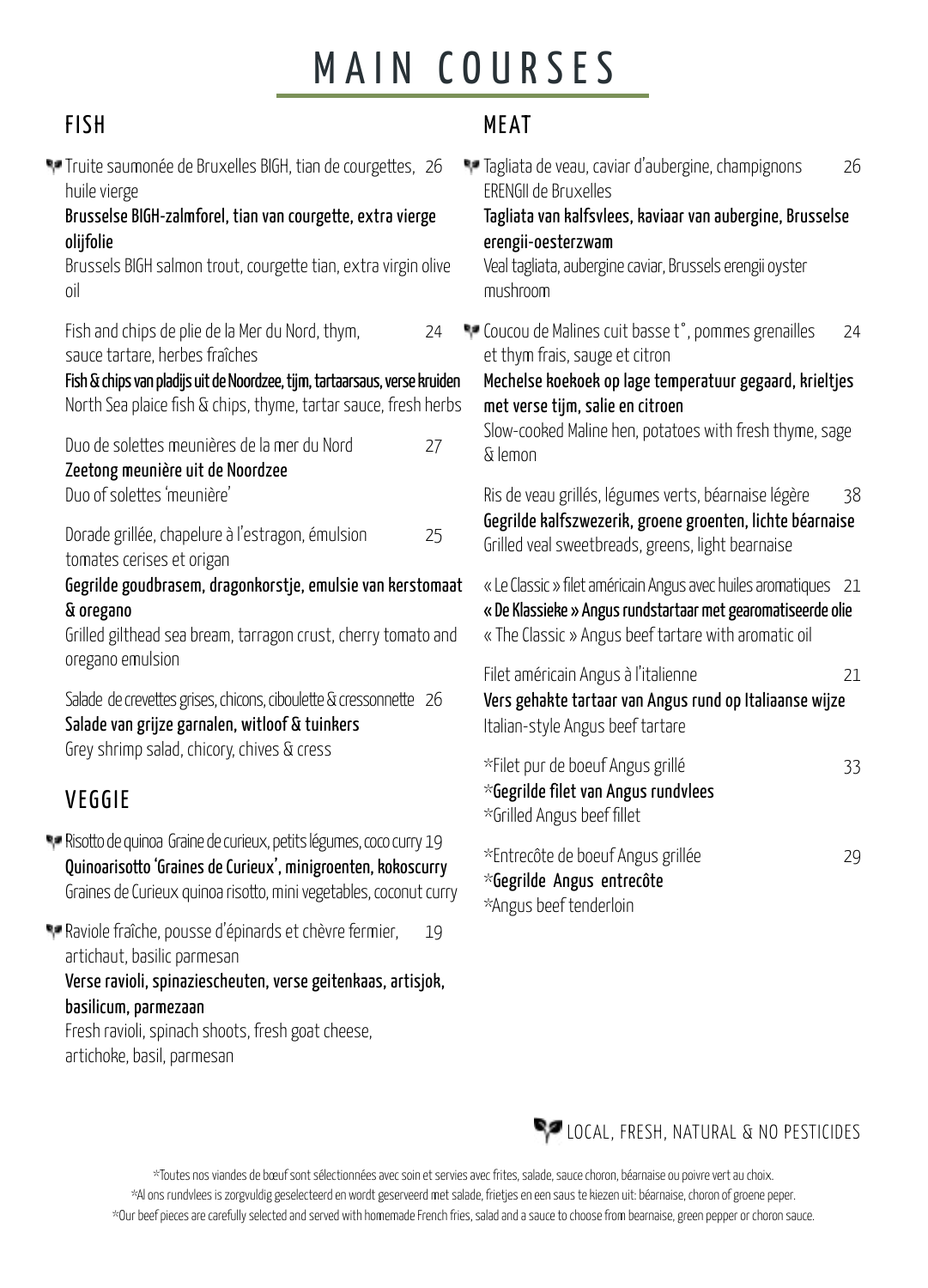# DESSERTS

| Salade de fruits rouges<br>Salade van rood fruit<br>Red fruits salad                          |                                                                                                                                                                                                               | 9 | Moelleux chocolat et noisettes, caramel beurre salé<br>Chocolade en hazelnoot moelleux, gezouten caramel<br>Chocolate and hazelnut cake, salted butter caramel | 10 |
|-----------------------------------------------------------------------------------------------|---------------------------------------------------------------------------------------------------------------------------------------------------------------------------------------------------------------|---|----------------------------------------------------------------------------------------------------------------------------------------------------------------|----|
| Fraise melba<br>Aardbeien Melba<br>Strawberries Melba                                         |                                                                                                                                                                                                               | 9 | Dame blanche et chocolat chaud<br>« Dame blanche » met warme chocolade saus<br>« Dame blanche » with hot chocolate sauce                                       | 9  |
|                                                                                               | <b>T</b> Crumble aux fruits de saison, amande noisette, glace vanille 10<br>Crumble met seizoen vruchten, amandelen, hazelnoten, vanille-ijs<br>Seasonal fruit crumble, almonds, hazelnuts, vanilla ice cream |   | Dame noisette et caramel au beurre fleur de sel<br>« Dame noisette », boter-karamel met fleur de sel<br>« Dame noisette », salted butter caramel               | 9  |
| Le café glacé du Mess<br>De café glacé van de Mess<br>The café glacé from Le Mess             |                                                                                                                                                                                                               | 8 | Le « Gourmand » du Mess<br>« Gourmand » van de Mess<br>« Gourmand » of Le Mess                                                                                 | 9  |
| Tiramisu léger au speculoos<br>Lichte tiramisu met speculaas<br>Light tiramisu with speculoos |                                                                                                                                                                                                               | 9 | "Colonel" sorbet citron<br>"Colonel" sorbet van citroen<br>"Colonel" blood lemon sorbet                                                                        | 13 |

# HOT DRINKS

| Coffee, Espresso, decaffeinate coffee |                | <b>N</b> Latte Macchiato                                        |     |
|---------------------------------------|----------------|-----------------------------------------------------------------|-----|
| Double espresso                       | 4              | Irish Coffee, Italian Coffee                                    | 10  |
| Cappuccino skimmed milk               | 3,5            | Tea Earl grey, green tea, jasmin, Ceylan                        |     |
| Cappucino skimmed almond milk         |                | Tea with fresh mint leaves                                      | 4.5 |
| <b>••</b> Cappuccino whipped cream    | $\overline{4}$ | Infusion tea Verbena, Rooibos, Chamomile, Lime Tree, hibiscus 4 |     |
| Hot Chocolat                          | 4,5            |                                                                 |     |

CAFÉ FAIRTRADE MANO MANO «COFFEE FOR RESPECT»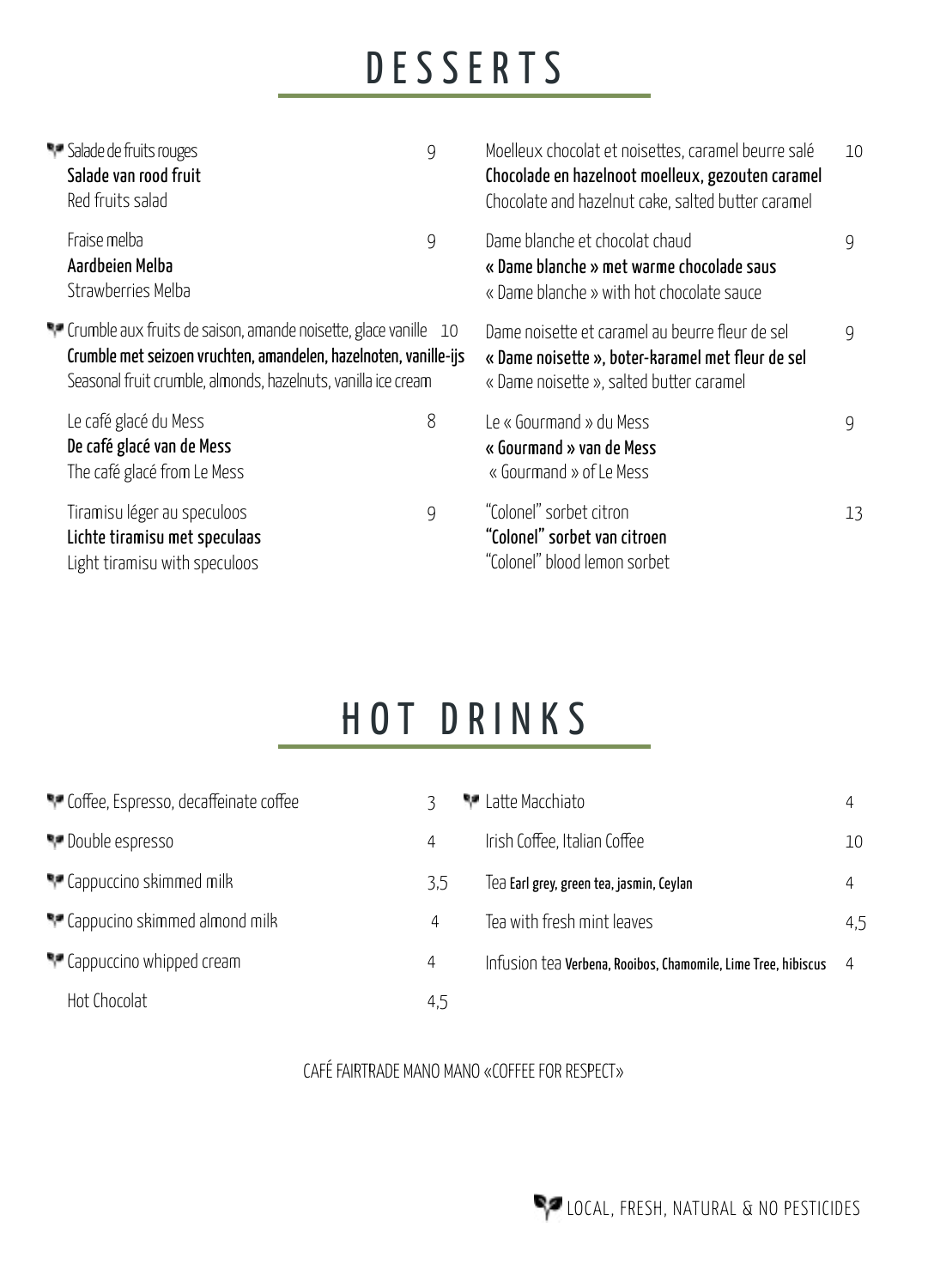# ALCOHOLS

#### WHISKY

## DIGESTIVES

| Johnnie Walker Black label  | 12     | Vodka Eristoff        | 8     |
|-----------------------------|--------|-----------------------|-------|
| William Lawson's            | $8\,$  | Limoncello            | 6     |
| SINGLE MALT                 |        | Calvados Boulard      | 9     |
|                             |        | Mandarine Napoléon    | 10    |
| Aberlour 10 years           | 12     | Grappa Bonollo Nobile | 9     |
| Glenmorangie                | 12     | Amaretto              | 9     |
| <b>BOURBON</b>              |        | Cointreau             | 9     |
| Jack Daniel's               | 10     | Sambucca              | 9     |
| Jack Daniel's Single Barrel | 13     | Grand Marnier         | 8     |
| Chivas 12 years             | 12     | Baileys               | $8\,$ |
| Chivas Four Roses           | 10     | Vieille Prune         | $8\,$ |
|                             |        | Poire Williams        | 8     |
| <b>RHUM</b>                 |        | Eau de Villée citron  | 8     |
| Bacardi Carta Blanca        | 8      |                       |       |
| Bacardi 8 Anos              | $11\,$ |                       |       |
| COGNAC                      |        |                       |       |
| Otard VS                    | 9      |                       |       |
| Otard Xo                    | 14     |                       |       |
|                             |        |                       |       |

## ARMAGNAC

| Armagnac Delord |  |
|-----------------|--|
|-----------------|--|